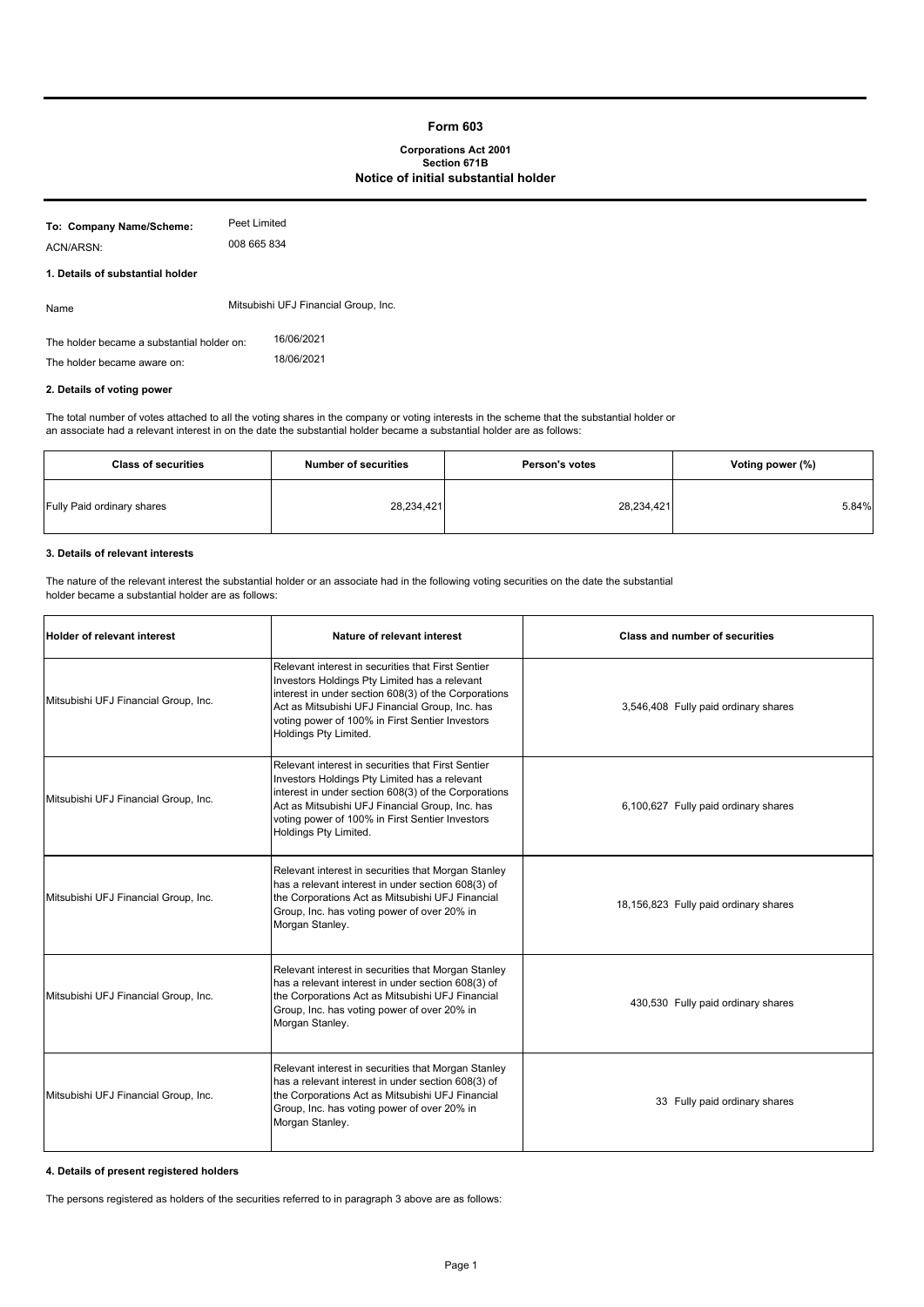| <b>Holder of relevant</b><br>linterest | Registered holder of<br>securities                           | Person entitled to be<br>registered as holder | <b>Class and number of securities</b>    |
|----------------------------------------|--------------------------------------------------------------|-----------------------------------------------|------------------------------------------|
| Mitsubishi UFJ Financial Group, Inc.   | Citibank N A Hong Kong                                       | Not applicable                                | 2,861,738 Fully paid ordinary<br>shares  |
| Mitsubishi UFJ Financial Group, Inc.   | National Custodian Services                                  | Not applicable                                | 684,670 Fully paid ordinary<br>shares    |
| Mitsubishi UFJ Financial Group, Inc.   | <b>Citicorp Nominees Pty Limited</b><br>(Australia)          | Not applicable                                | 6,100,627 Fully paid ordinary            |
| Mitsubishi UFJ Financial Group, Inc.   | <b>HSBC Custody Nominees</b><br>(Australia) Limited          | Not applicable                                | 18,587,353 Fully paid ordinary<br>shares |
| Mitsubishi UFJ Financial Group, Inc.   | Morgan Stanley Australia<br>Securities (Nominee) Pty Limited | Not applicable                                | 33 Fully paid ordinary<br>shares         |

# **5. Consideration**

The consideration paid for each relevant interest referred to in paragraph 3 above, and acquired in the four months prior to the day that the substantial holder became a substantial holder is as follows:

| <b>Holder of relevant</b><br>interest | <b>Date of acquisition</b> | Consideration |          | <b>Class and number of securities</b> |
|---------------------------------------|----------------------------|---------------|----------|---------------------------------------|
|                                       |                            | Cash          | Non-cash |                                       |
| See annexure B to this notice         |                            |               |          |                                       |

# **6. Associates**

The reasons the persons named in paragraph 3 above are associates of the substantial holder are as follows:

| Name and ACN/ARSN (if applicable) | Nature of association                                                                                                        |
|-----------------------------------|------------------------------------------------------------------------------------------------------------------------------|
| See annexure A to this notice     | Each company referred to is an associate of Mitsubishi UFJ Financial Group, Inc. under section 12 of<br>the Corporations Act |

# **7. Addresses**

The addresses of persons named in this form are as follows:

| Name                                              | Address                                                      |
|---------------------------------------------------|--------------------------------------------------------------|
| Mitsubishi<br>i UFJ F'<br>I Financial Group, Inc. | Tokyo 100-8330, Japan<br>. Chivoda-ku.<br>Marunouchi.<br>ız- |

**8. Signature**

R. Sakuma

Dated 21 June 2021

Ryuichiro Sakuma

Authorised signatory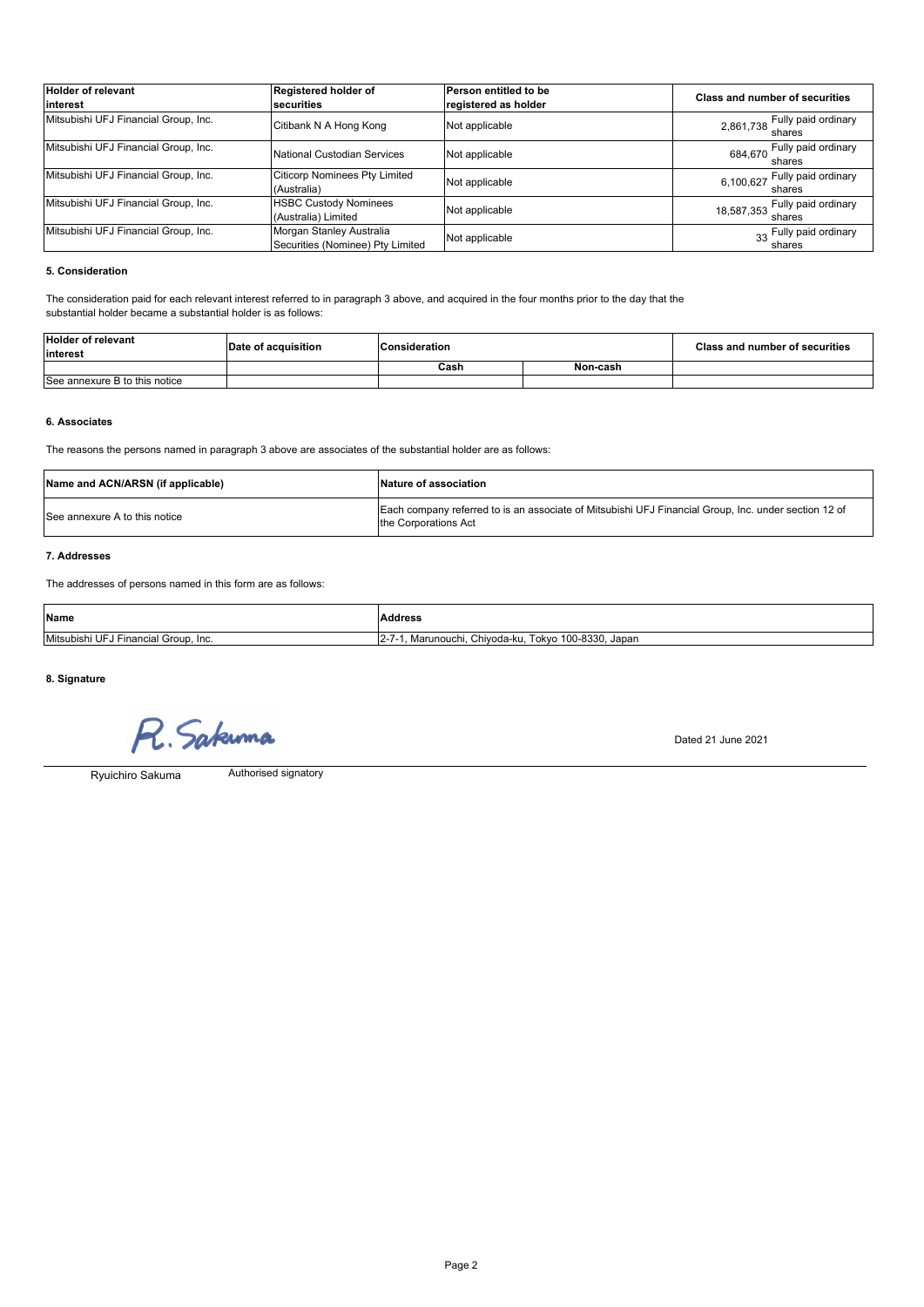#### **Annexure A**

This is annexure A of 5 pages referred to in Form 603, Notice of initial substantial holder dated 21 June 2021

R. Sakuma

Ryuichiro Sakuma

Authorised signatory Dated 21 June 2021

#### **SCHEDULE**

MUFG Bank, Ltd. Mitsubishi UFJ Trust and Banking Corporation Mitsubishi UFJ Securities Holdings Co., Ltd. MU Business Engineering, Ltd. The Mitsubishi UFJ Factors Limited Mitsubishi UFJ Jinji Service Co., Ltd. MU Techno-service Co., Ltd. Tokyo Credit Service, Ltd. Tokyo Associates Finance Corp. MU Business Service Co., Ltd. Mitsubishi UFJ Loan Business Co.,Ltd. Mitsubishi UFJ Information Technology, Ltd. MU Center Service Tokyo Co., Ltd. MU Center Service Nagoya Co., Ltd. MU Center Service Osaka Co., Ltd. MU Business Aid Co., Ltd. MU Property Reserch Company Limited Mitsubishi UFJ Home Loan CREDIT CO., LTD. The Diamond Home Credit Company Limited Mitsubishi UFJ Reserch & Consulting Co., Ltd. MU Frontier Servicer Co., Ltd. Otemachi Guarantee Co., Ltd. GD Holdings Company Limited MU Loan Administration Support Co., Ltd. MU Communications Co.,Ltd. Japan Electronic Monetary Claim Organization MU Business Partner Co., Ltd. MUT Business Outsourcing Co., Ltd. Mezzanine Solution II Limited Partnership Mezzanine Solution III Limited Partnership Mitsubishi UFJ Capital Co., Ltd. Mitsubishi UFJ Capital Ⅲ, Limited Partnership Mitsubishi UFJ Capital Ⅳ, Limited Partnership Mitsubishi UFJ Capital Ⅴ, Limited Partnership Mitsubishi UFJ Capital Ⅵ, Limited Partnership Mitsubishi UFJ Capital Ⅶ, Limited Partnership Mitsubishi UFJ Life Science 1, Limited Partnership Mitsubishi UFJ Life Science 2, Limited Partnership Tohoku Senary Industry Support, Limited Partnership OiDE Fund Investment Limited Partnership Mitsubishi UFJ Personal Financial Advisers Co., Ltd. Mitsubishi UFJ Financial Partners Co.,Ltd. The Mitsubishi Asset Brains Company, Limited BOT Lease Co., Ltd. The Chukyo Bank, Ltd. Nippon Mutual Housing Loan Co., Ltd. JM Real Estate Co., Ltd. Jibun Bank Corporation JACCS CO.,LTD. JALCARD Inc. Yume Shokei Fund No.2 Yume Shokei Fund No.3 Marunouchi Capital Fund II Limited Partnership M・U・Trust Sougou Kanri Co., Ltd. Mitsubishi UFJ Trust Business Co., Ltd. Ryoshin Data Co., Ltd. Mitsubishi UFJ Trust Systems Co., Ltd. Mitsubishi UFJ Trust Investment Technology Institute Co., Ltd.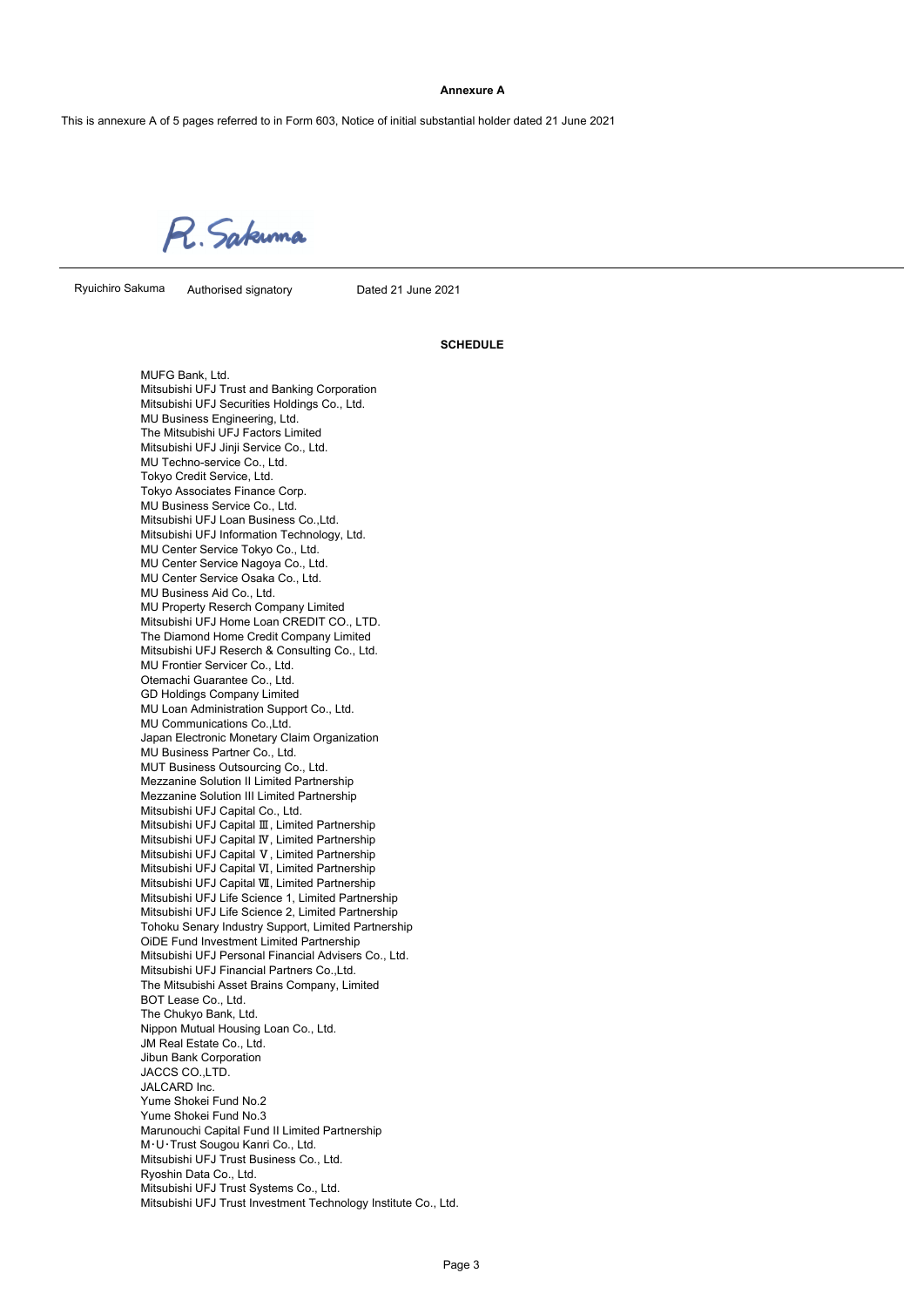Mitsubishi UFJ Trust Hosyo Co., Ltd. M・U・Trust・Apple Planning Company, Ltd. Mitsubishi UFJ Real Estate Services Co., Ltd. Mitsubishi UFJ Daiko Business Co., Ltd. The Master Trust Bank of Japan, Ltd. MU Investments Co., Ltd. Japan Shareholder Services Ltd. Mitsubishi UFJ Kokusai Asset Management Co., Ltd. Tokumei-Kumiai (CPI) Tokumei-Kumiai (GII) Tokumei-Kumiai (Gate Bridge 1) Tokumei-Kumiai (CENTOMILIARDO) Tokumei-Kumiai (MEET) Tokumei-Kumiai (FIELD) Ippan Shadan Houjin Leone Jointly Managed Monetary Trust Fund (Fund Number:550001) MU Trust Property Management Co., Ltd. Tokumei-Kumiai (RICE) TOKKINGAI (Fund Number.900338) TOKKINGAI (Fund Number.900327) TOKKINGAI (Fund Number.900344) AMP Capital Investors KK MM Partnership MUS Information Systems Co., Ltd. MUS Business Service Co., Ltd. Mitsubishi UFJ Morgan Stanley Securities Co., Ltd. Mitsubishi UFJ Morgan Stanley PB Securities Co., Ltd. kabu.com Securities Co., Ltd. Morgan Stanley MUFG Securities Co., Ltd. Mitsubishi UFJ NICOS Co., Ltd. Card Business Service Co.,Ltd. MU NICOS Business Service Co., Ltd. MU NICOS Credit Co.,Ltd. Ryoshin DC Card Company Ltd. JMS Co., Ltd. Paygent Co., Ltd. JA Card Co., Ltd ACOM CO., LTD. IR Loan Servicing, Inc. MU Credit Guarantee Co., Ltd. Japan Digital Design, Inc. Crowd Money Inc. MUMEC Visionary Design, Ltd. Global Open Network, Inc. Global Open Network Japan, Inc. MUFG Innovation Partners Co., Ltd. MUFG Innovation Partners No.1 Investment Partnership Mitsubishi Research Institute DCS Co.,Ltd. HR Solution DCS Co.,Ltd. Mitsubishi UFJ Lease & Finance Company Limited Hitachi Capital Corporation Nihombashi TG Jigyo Kyodo Kumiai NIHOMBASHI TG SERVICE CO., LTD. SHIN-NIHOMBASHI TSUSHO CO., LTD. Solution Design Co.,ltd. Nippon Record Keeping Network Co., Ltd. Banco MUFG Brasil S.A. 9808680 Canada Inc. BTMU (Curacao) Holdings N.V. MUFG Bank (Europe) N.V. MUFG Business Services (Holland) B.V. MUFG Funding (UK) Limited MUFG Europe Lease (Deutschland) GmbH MUFG Bank (Malaysia) Berhad MUFG North America International, Inc. MUFG Bank Mexico, S.A. MUFG Nominees (HK) Limited MUFG Nominees (UK) Limited MUFG Americas Holdings Corporation MUFG Union Bank, N.A. Union Bank of California Leasing, Inc. UBOC Community Development Corporation UnionBanc Investment Services, LLC Bankers Commercial Corporation UnionBanCal Equities, Inc. UnionBanCal Leasing Corporation UnionBanCal Mortgage Corporation Mills-Ralston, Inc.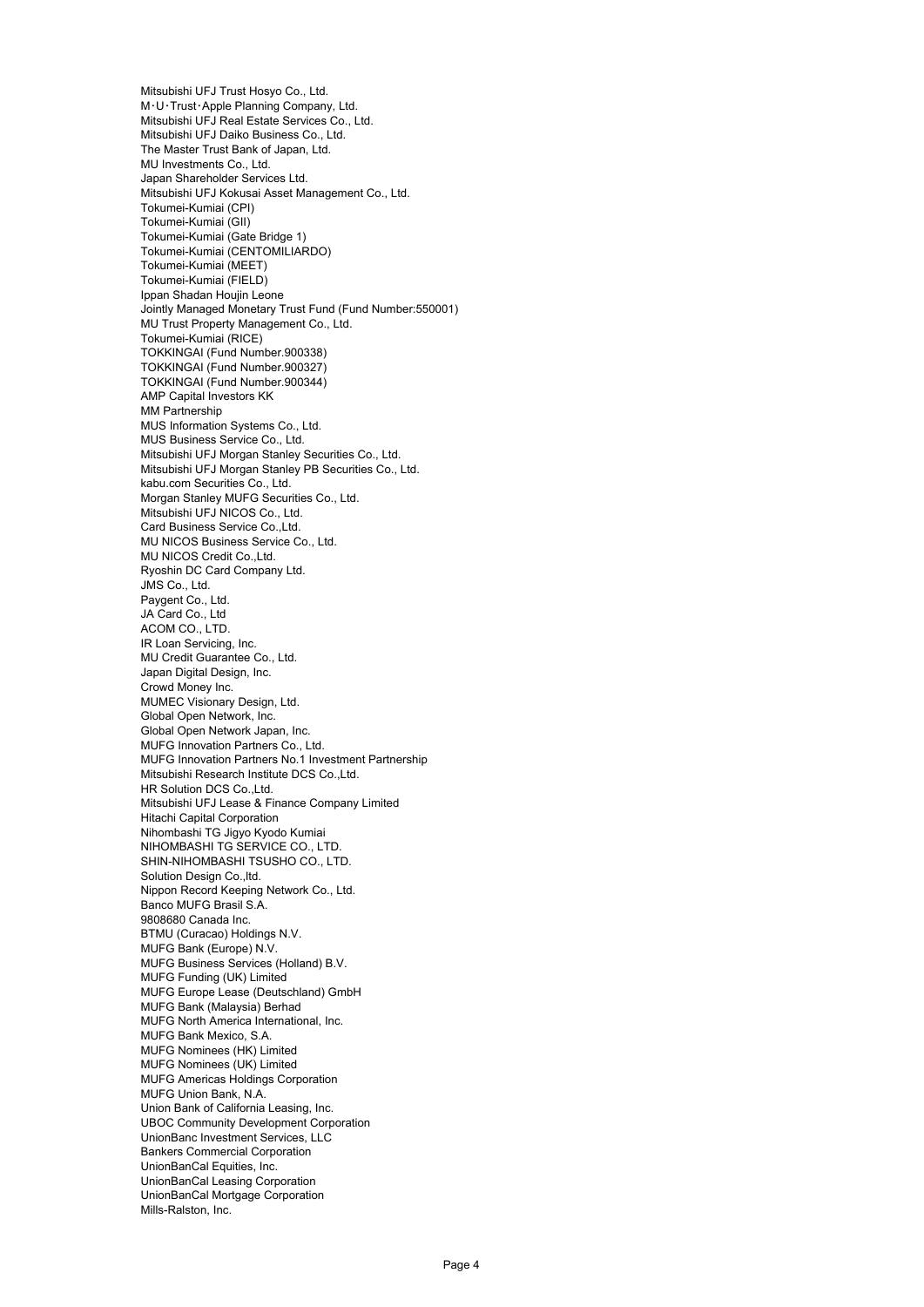HighMark Capital Management, Inc. BCC OX I, Inc. BCC OX II, Inc. SEMA OP9 LLC SEMA OP8 LLC MORGANTOWN OL6 LLC MORGANTOWN OL7 LLC MORGANTOWN OL5 LLC DICKERSON OL4 LLC TRL One A, LLC TRL One B, LLC TRL One, LP BM1,LLC UB Leasing Corporation Pacific Capital Statutory Trust I Shiloh Ⅳ Wind Project, LLC Shiloh Ⅳ Holdings Lessor Trust Green Union I Trust Green Union II Trust Green Union III Trust Tohlease Corporation MUFG Americas Funding Corporation MUFG Americas Financial & Leasing Corporation B-4 U.B. Vehicle Leasing, Inc. MUFG Americas Leasing Corporation MUFG Americas Financial Services, Inc. MUFG Americas Leasing (Canada) Corporation MUFG Americas Leasing & Finance, Inc. MUFG Americas Capital Leasing & Finance, LLC MUFG Americas Corporate Advisory, Inc. MUFG Americas LF Capital LLC MUFG Americas Capital Company MUFG Fund Services (USA) LLC MUFG Securities Americas Inc. MUFG Capital Analytics LLC MUFG Investor Services (US), LLC Intrepid Investment Bankers LLC Southern California Business Development Corporation Catalina Solar Holdings Lessor Trust Catalina Solar, LLC Morgan Stanley MUFG Loan Partners, LLC PT U Finance Indonesia PT. MU Research and Consulting Indonesia MU Research and Consulting (Thailand) Co., Ltd. MUFG Participation (Thailand) Co., Ltd. AO MUFG Bank (Eurasia) MUFG Bank (China), Ltd. BTMU Preferred Capital 8 Limited BTMU Preferred Capital 9 Limited BTMU Liquidity Reserve Investment Limited MUFG Bank Turkey Anonim Sirketi Bank of Ayudhya Public Company Limited Krungsri Ayudhya AMC Limited Krungsri Factoring Company Limited Ayudhya Development Leasing Company Limited Ayudhya Capital Auto Lease Public Company Limited Krungsriayudhya Card Company Limited General Card Services Limited Ayudhya Capital Services Company Limited Krungsri General Insurance Broker Limited Krungsri Life Assurance Broker Limited Krungsri Asset Management Company Limited Total Services Solutions Public Company Limited Ngern Tid Lor Company Limited Krungsri Securities Public Company Limited Siam Realty and Services Security Co.,Ltd. Krungsri Leasing Services Co., Ltd. Hattha Kaksekar Limited Krungsri Finnovate Co., Ltd. Tesco Card Services Limited BTMU Liquidity Reserve Investment 2 Limited BTMU Liquidity Reserve Investment 3 Limited PT Guna Dharma PT Bank Danamon Indonesia, Tbk. PT Adira Quantum Multifinance PT Adira Dinamika Multi Finance Tbk PT Asuransi Adira Dinamika BOT Lease (HK) Co., Ltd.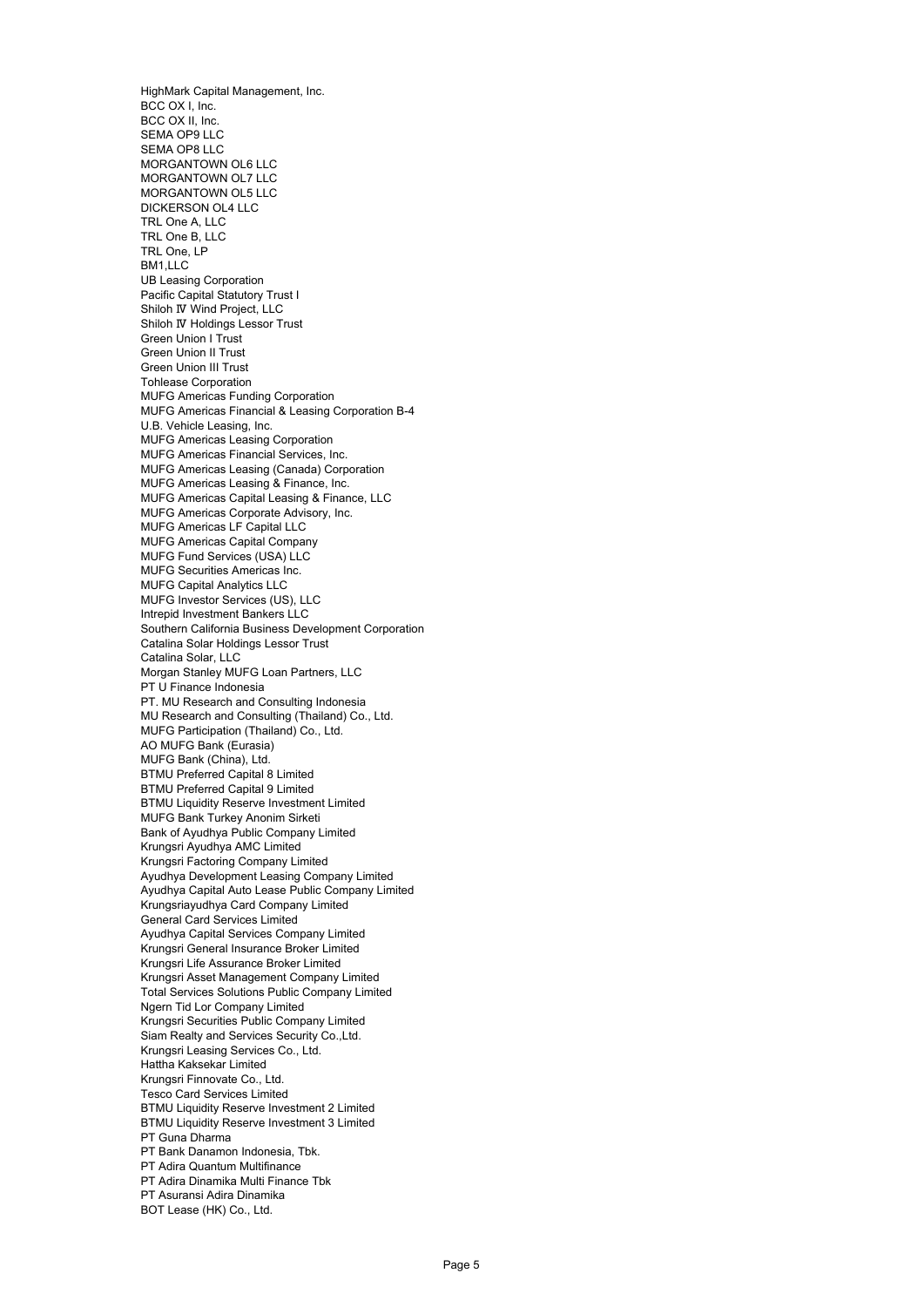PT Bumiputera - BOT Finance BOT Lease Holding Philippines, Inc. BOT Lease and Finance, Philippines, Inc. BOT Lease (Thailand) Co., Ltd. MUFG Holding (Thailand) Co., Ltd. Bangkok MUFG Limited BOT Lease(Eurasia)LLC BOT Lease (Tianiin) Co., Ltd. BOTL Factoring (Shanghai) Co., Ltd. BOT LEASE MEXICO S.A. DE C.V. BOT FINANCE MEXICO, S.A. DE C.V., SOFOM, E.N.R. GOLDEN ASIA FUND VENTURES LTD. Lakefield Wind Project OP Trust Lakefield Wind Project, LLC Pacwind Holdings Lessor Trust Pacific Wind, LLC Vietnam Joint Stock Commercial Bank for Industry and Trade GOLDEN ASIA FUND II, L.P. Security Bank Corporation Mitsubishi UFJ Trust International Limited Mitsubishi UFJ Baillie Gifford Asset Management Limited Mitsubishi UFJ Investor Services & Banking (Luxembourg) S.A. MUFG Lux Management Company S.A. Mitsubishi UFJ Investment Services (HK) Limited Mitsubishi UFJ Asset Management (UK) Ltd. LUX J1 FUND MUFG Investor Services Holdings Limited MUFG Fund Services (Bermuda) Limited MUFG Fund Services (Cayman) Limited MUFG Fund Services (Cayman) Group Limited MUFG Fund Services (Ireland) Limited Fund Secretaries Limited MUFG Fund Services Limited MUFG Fund Services (Canada) Limited MUFG Fund Services (UK) Limited MUFG Fund Services (Halifax) Limited MUFG Fund Services (Singapore) Pte. Ltd. MUFG Fund Services (Hong Kong) Limited MUFG Alternative Fund Services (Cayman) Limited Firtown International Holdings Ltd. General Secretaries Ltd. AFS Controlled Subsidiary 1 Ltd. AFS Controlled Subsidiary 2 Ltd. AFS Controlled Subsidiary 3 Ltd. MUFG Alternative Fund Services (Ireland) Limited MUFG Alternative Fund Services (Jersey) Limited MUFG Jersey Management Company Limited MUFG Controlled Subsidiary 1 (Cayman) Limited SWS MU FUND MANAGEMENT CO.,LTD. SWSMU (SHANGHAI) ASSETS MANAGEMENT COMPANY LIMITED AMP Capital Holdings Limited MUFG Global Fund SICAV MUFG Securities EMEA plc MUFG Securities (Europe) N.V. MUFG Securities Asia (Singapore) Limited MUFG Securities Asia Limited Mitsubishi UFJ Wealth Management Bank (Switzerland), Ltd. MUFG Securities (Canada), Ltd. EASY BUY Public Company Limited ACOM CONSUMER FINANCE CORPORATION MUFG Capital Finance 8 Limited MUFG Capital Finance 9 Limited GOLDEN ASIA FUND, L.P. DCS Information Technology (Shanghai) Co., Ltd MRIDCS Americas, Inc. Morgan Stanley Purple Finance (Cayman) International Ltd. Bangkok Mitsubishi UFJ Lease Co., Ltd The California-Sansome Corporation First Sentier Investors Holdings Pty Limited First Sentier Investors (Malta) Limited (COMPANY CODE C41267) First Sentier Investors (Malta) Holdings Limited (COMPANY CODE C41260) CFSIM (COMPANY NO. 00153197) FIRST SENTIER INVESTORS (LUXEMBOURG) EDIF II GP S.Á.R.L (COMPANY NO. B204413) FIRST SENTIER INVESTORS (AUSTRALIA) IM LTD (ACN 114 194 311) FIRST SENTIER INVESTORS (AUSTRALIA) INFRASTRUCTURE HOLDINGS LTD (ACN 085 313 926) FIRST SENTIER INVESTORS (AUSTRALIA) INFRASTRUCTURE MANAGERS PTY LTD (ACN 101 384 294) FIRST SENTIER INVESTORS (AUSTRALIA) IP HOLDINGS PTY LIMITED (ACN 625 765 399)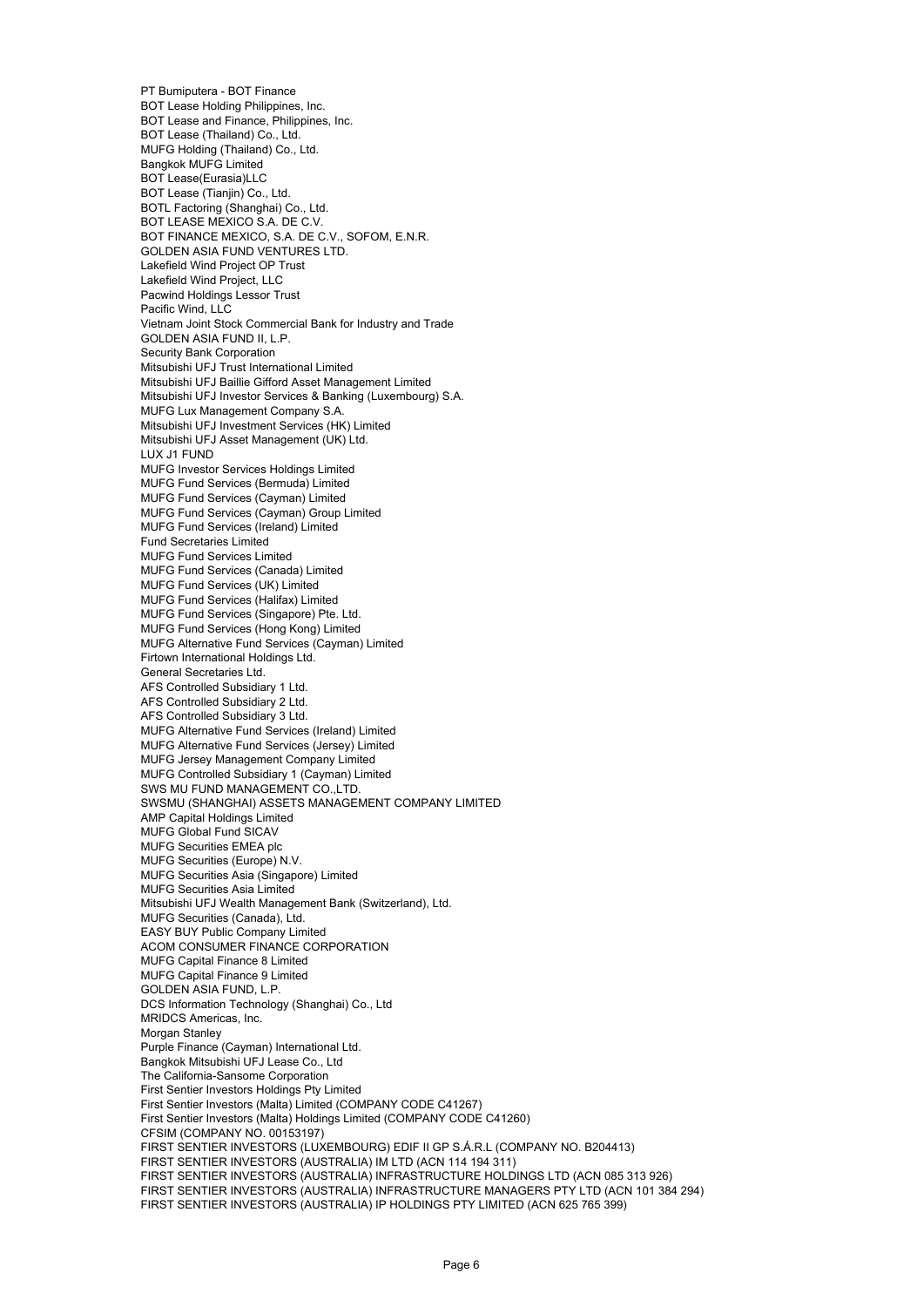FIRST SENTIER INVESTORS (AUSTRALIA) RE LTD (ACN 006 464 428) FIRST SENTIER INVESTORS (AUSTRALIA) SERVICES PTY LIMITED (ACN 624 305 595) FIRST SENTIER INVESTORS (HONG KONG) NOMINEES LIMITED (CR NO. 0206615) FIRST SENTIER INVESTORS (HONG KONG) AMC LIMITED (CR NO. 0580652) FIRST SENTIER INVESTORS (HONG KONG) LIMITED (CR NO. 0206616) FIRST SENTIER INVESTORS ASIA HOLDINGS LIMITED (ACN 054 571 701) FIRST SENTIER INVESTORS EUROPE HOLDINGS LIMITED (COMPANY NO. 03904310) FIRST SENTIER INVESTORS REALINDEX PTY LTD (ACN 133 312 017) FIRST SENTIER INVESTORS (LUXEMBOURG) EDIF I FEEDERS MC S.A.R.L (COMPANY NO. B134314) FIRST SENTIER INFRASTRUCTURE MANAGERS (INTERNATIONAL) LIMITED (COMPANY NO. 298444) FIRST SENTIER INVESTORS (UK) IM LIMITED (COMPANY NO. SC047708) FIRST SENTIER INVESTORS (UK) SERVICES LIMITED (COMPANY NO. 03904320) FIRST SENTIER INVESTORS (IRELAND) LIMITED (COMPANY NO. 629188) FIRST SENTIER INVESTORS (JAPAN) LIMITED (COMPANY NUMBER 0104-01-093090) FIRST SENTIER INVESTORS (SINGAPORE) (REGISTRATION NO. 196900420D) FIRST SENTIER INVESTORS (UK) FUNDS LIMITED (COMPANY NO. 02294743) FIRST SENTIER INVESTORS (US) LLC (FILE NUMBER 546 9442) FIRST SENTIER INVESTORS (LUXEMBOURG) EDIF I MC S.A.R.L (COMPANY NO. B128117) FIRST SENTIER INVESTORS (SINGAPORE) HOLDINGS LIMITED (REGISTRATION NO. 199901706Z) FIRST SENTIER INVESTORS INTERNATIONAL IM LIMITED (COMPANY NO. SC079063) FSIB LTD (REGISTRATION NO. 26193) SI HOLDINGS LIMITED (COMPANY NO. SC109439)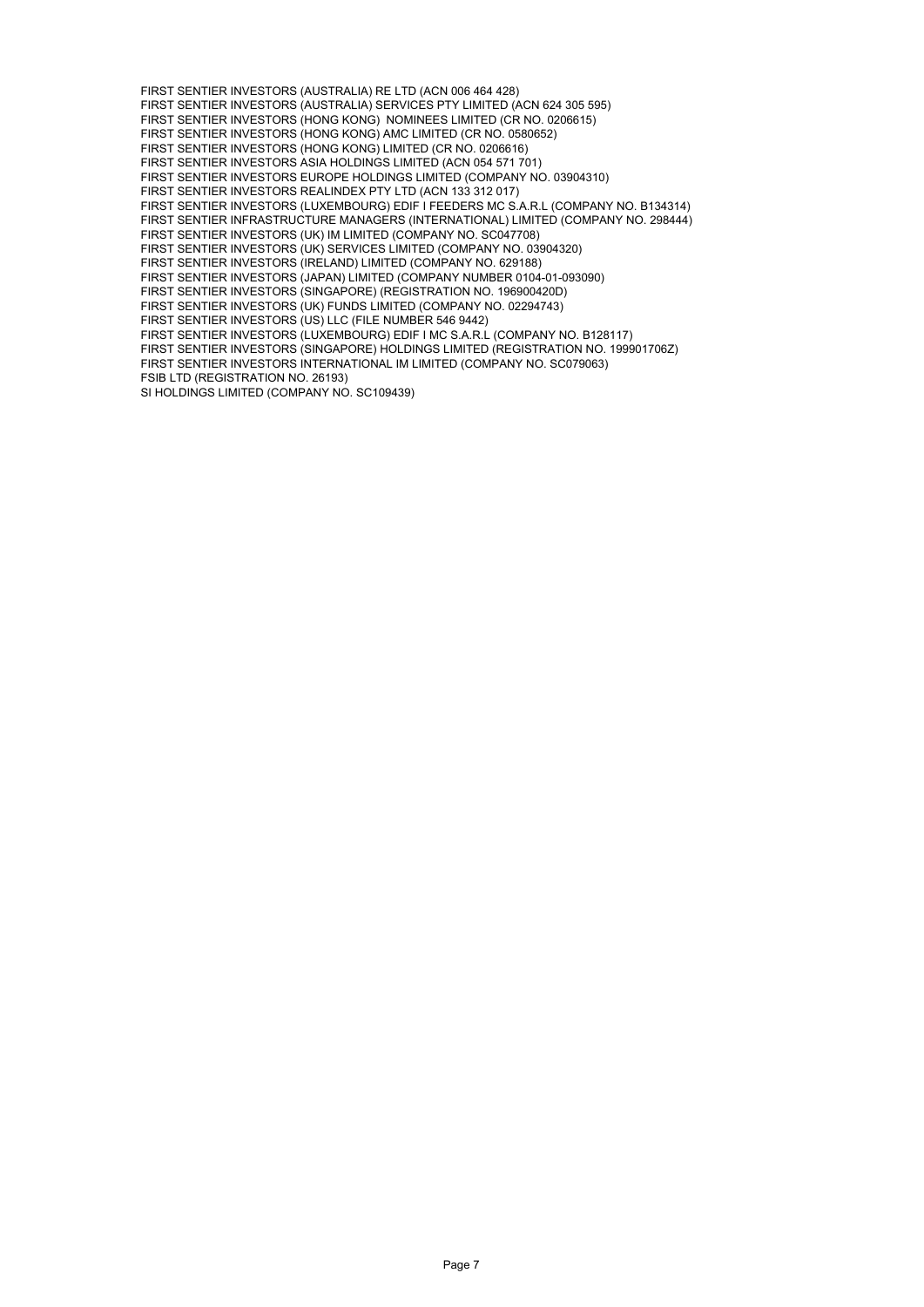### **Annexure B**

This is annexure B of 4 pages referred to in Form 603, Notice of initial substantial holder dated 21 June 2021

R. Sakuma

Ryuichiro Sakuma

Authorised signatory Dated 21 June 2021

| <b>Holder of relevant interest</b>   | Date of acquisition | <b>Consideration cash</b> | <b>Consideration non-cash</b> | <b>Class and number of</b><br>securities affected |
|--------------------------------------|---------------------|---------------------------|-------------------------------|---------------------------------------------------|
| Mitsubishi UFJ Financial Group, Inc. | 2/03/2021           | 38.45                     | N/A                           | 33 Ordinary Shares                                |
| Mitsubishi UFJ Financial Group, Inc. | 2/03/2021           | 1.16                      | N/A                           | 1 Ordinary Share                                  |
| Mitsubishi UFJ Financial Group, Inc. | 2/03/2021           | 2.32                      | N/A                           | 2 Ordinary Shares                                 |
| Mitsubishi UFJ Financial Group, Inc. | 2/03/2021           | 3.51                      | N/A                           | 3 Ordinary Shares                                 |
| Mitsubishi UFJ Financial Group, Inc. | 15/03/2021          | 2.28                      | N/A                           | 2 Ordinary Shares                                 |
| Mitsubishi UFJ Financial Group, Inc. | 15/03/2021          | 2.25                      | N/A                           | 2 Ordinary Shares                                 |
| Mitsubishi UFJ Financial Group, Inc. | 15/03/2021          | 1.14                      | N/A                           | 1 Ordinary Share                                  |
| Mitsubishi UFJ Financial Group, Inc. | 15/03/2021          | 2.26                      | N/A                           | 2 Ordinary Shares                                 |
| Mitsubishi UFJ Financial Group, Inc. | 16/03/2021          | 3.42                      | N/A                           | 3 Ordinary Shares                                 |
| Mitsubishi UFJ Financial Group, Inc. | 26/03/2021          | 300.15                    | N/A                           | 261 Ordinary Shares                               |
| Mitsubishi UFJ Financial Group, Inc. | 30/03/2021          | 5.75                      | N/A                           | 5 Ordinary Shares                                 |
| Mitsubishi UFJ Financial Group, Inc. | 30/03/2021          | 398.39                    | N/A                           | 351 Ordinary Shares                               |
| Mitsubishi UFJ Financial Group, Inc. | 1/04/2021           | 306.24                    | N/A                           | 264 Ordinary Shares                               |
| Mitsubishi UFJ Financial Group, Inc. | 1/04/2021           | 45.44                     | N/A                           | 39 Ordinary Shares                                |
| Mitsubishi UFJ Financial Group, Inc. | 7/04/2021           | 476.76                    | N/A                           | 411 Ordinary Shares                               |
| Mitsubishi UFJ Financial Group, Inc. | 14/04/2021          | 1,021.25                  | N/A                           | 817 Ordinary Shares                               |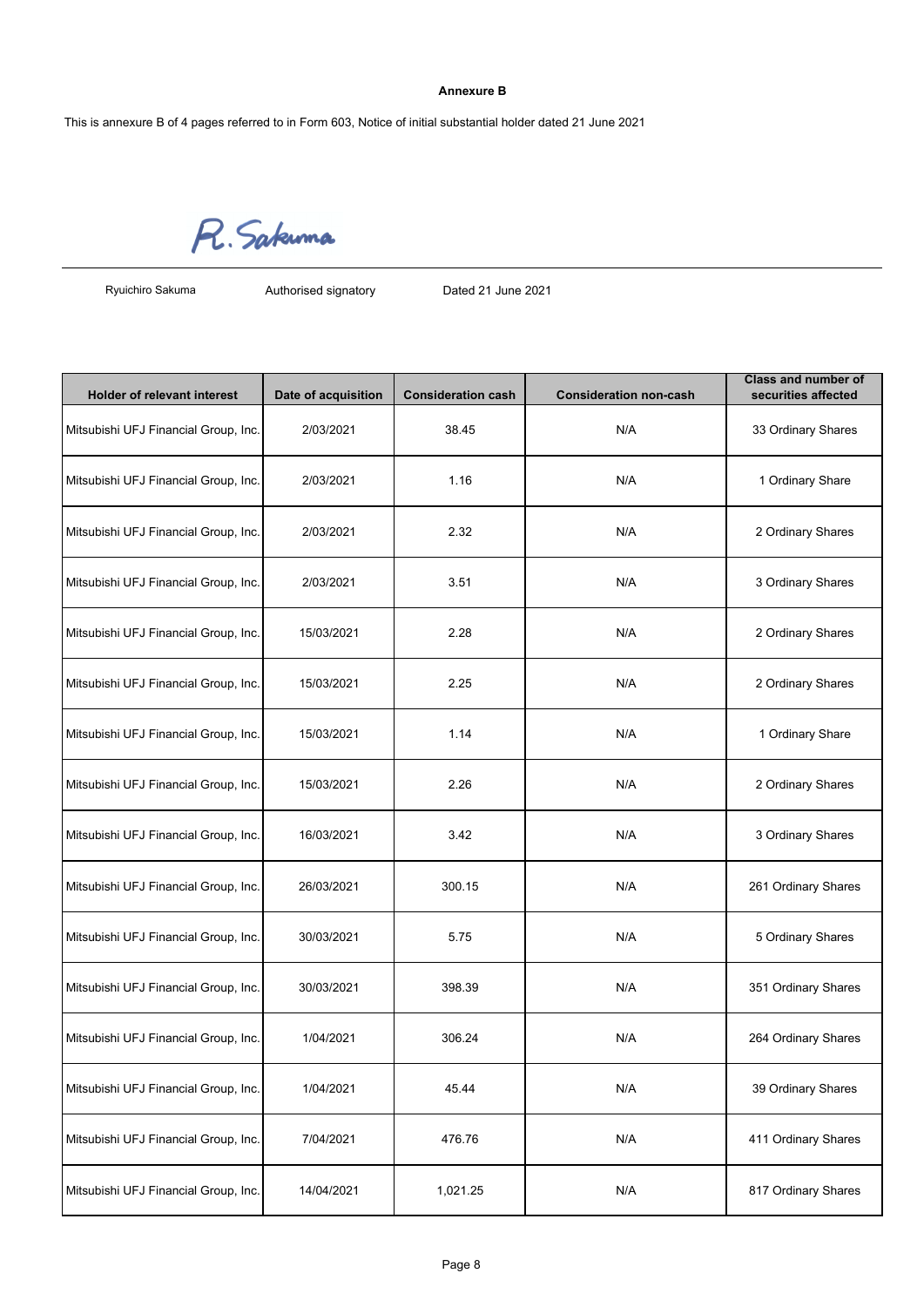| Mitsubishi UFJ Financial Group, Inc. | 21/04/2021 | 216.9    | N/A                                                                                  | 180 Ordinary Shares        |
|--------------------------------------|------------|----------|--------------------------------------------------------------------------------------|----------------------------|
| Mitsubishi UFJ Financial Group, Inc. | 21/04/2021 | N/A      | Collateral received by an entity<br>controlled by Morgan Stanely - see<br>Annexure C | 14,436,570 Ordinary Shares |
| Mitsubishi UFJ Financial Group, Inc. | 23/04/2021 | N/A      | Collateral received by an entity<br>controlled by Morgan Stanely - see<br>Annexure C | 3,646,145 Ordinary Shares  |
| Mitsubishi UFJ Financial Group, Inc. | 26/04/2021 | 1,461.63 | N/A                                                                                  | 1,174 Ordinary Shares      |
| Mitsubishi UFJ Financial Group, Inc. | 27/04/2021 | N/A      | Collateral received by an entity<br>controlled by Morgan Stanely - see<br>Annexure C | 22,477,799 Ordinary Shares |
| Mitsubishi UFJ Financial Group, Inc. | 29/04/2021 | 742.28   | N/A                                                                                  | 616 Ordinary Shares        |
| Mitsubishi UFJ Financial Group, Inc. | 30/04/2021 | 732.36   | N/A                                                                                  | 593 Ordinary Shares        |
| Mitsubishi UFJ Financial Group, Inc. | 30/04/2021 | N/A      | Collateral received by an entity<br>controlled by Morgan Stanely - see<br>Annexure C | 4,311,289 Ordinary Shares  |
| Mitsubishi UFJ Financial Group, Inc. | 4/05/2021  | N/A      | Collateral received by an entity<br>controlled by Morgan Stanely - see<br>Annexure C | 18,123,768 Ordinary Shares |
| Mitsubishi UFJ Financial Group, Inc. | 5/05/2021  | N/A      | Collateral received by an entity<br>controlled by Morgan Stanely - see<br>Annexure C | 6,011,357 Ordinary Shares  |
| Mitsubishi UFJ Financial Group, Inc. | 7/05/2021  | N/A      | Collateral received by an entity<br>controlled by Morgan Stanely - see<br>Annexure C | 1 Ordinary Share           |
| Mitsubishi UFJ Financial Group, Inc. | 11/05/2021 | 212.28   | N/A                                                                                  | 174 Ordinary Shares        |
| Mitsubishi UFJ Financial Group, Inc. | 11/05/2021 | 88.33    | N/A                                                                                  | 73 Ordinary Shares         |
| Mitsubishi UFJ Financial Group, Inc. | 11/05/2021 | 123.42   | N/A                                                                                  | 102 Ordinary Shares        |
| Mitsubishi UFJ Financial Group, Inc. | 11/05/2021 | 1.22     | N/A                                                                                  | 1 Ordinary Share           |
| Mitsubishi UFJ Financial Group, Inc. | 11/05/2021 | 2.45     | N/A                                                                                  | 2 Ordinary Shares          |
| Mitsubishi UFJ Financial Group, Inc. | 11/05/2021 | N/A      | Collateral received by an entity<br>controlled by Morgan Stanely - see<br>Annexure C | 1 Ordinary Share           |
| Mitsubishi UFJ Financial Group, Inc. | 12/05/2021 | 233.42   | N/A                                                                                  | 189 Ordinary Shares        |
| Mitsubishi UFJ Financial Group, Inc. | 12/05/2021 | 1.22     | N/A                                                                                  | 1 Ordinary Share           |
| Mitsubishi UFJ Financial Group, Inc. | 12/05/2021 | 8.51     | N/A                                                                                  | 7 Ordinary Shares          |
| Mitsubishi UFJ Financial Group, Inc. | 12/05/2021 | N/A      | Collateral received by an entity<br>controlled by Morgan Stanely - see<br>Annexure C | 3,646,520 Ordinary Shares  |
| Mitsubishi UFJ Financial Group, Inc. | 14/05/2021 | 704.93   | N/A                                                                                  | 585 Ordinary Shares        |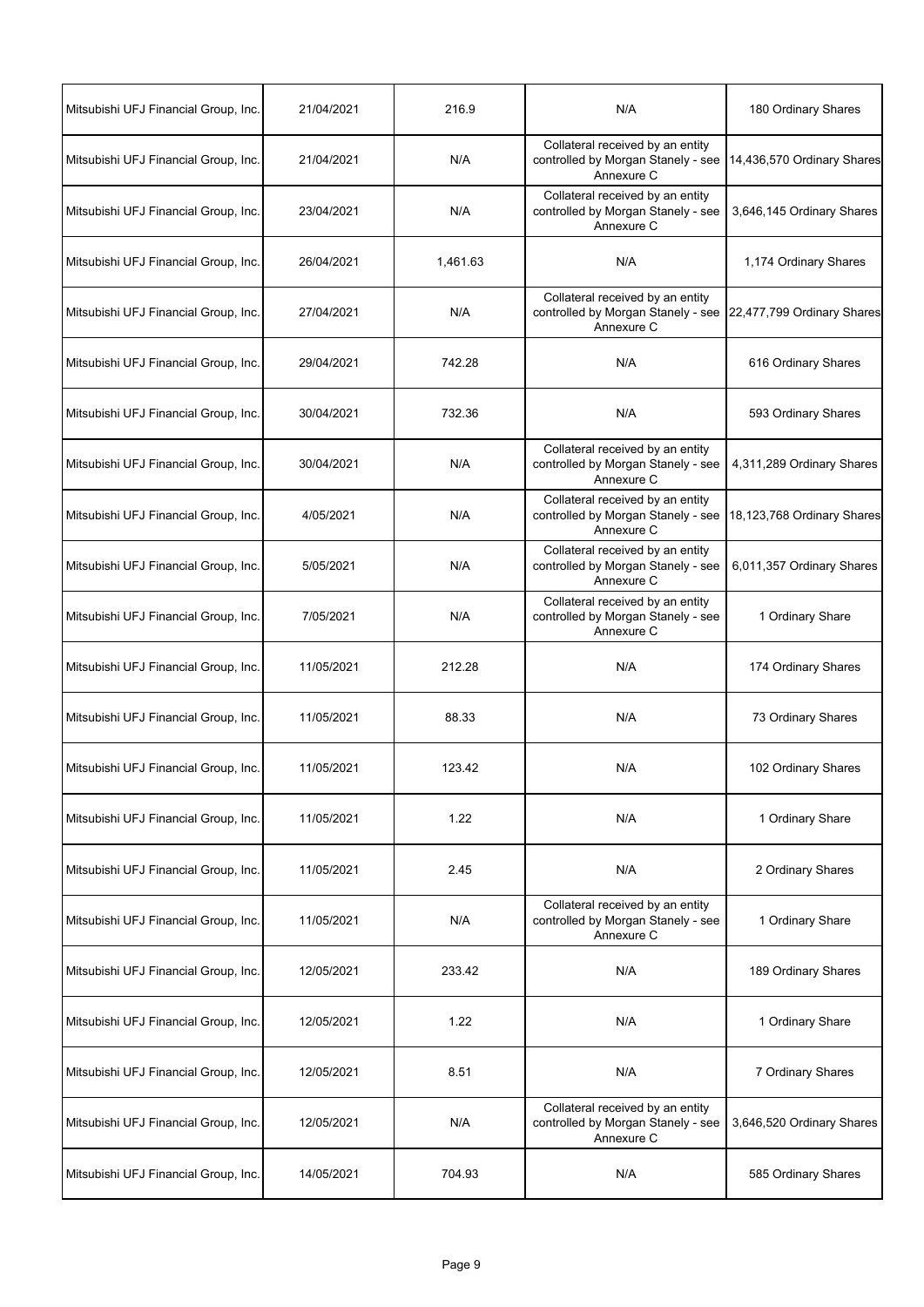| Mitsubishi UFJ Financial Group, Inc. | 14/05/2021 | N/A      | Collateral received by an entity<br>controlled by Morgan Stanely - see<br>Annexure C | 3,646,027 Ordinary Shares |
|--------------------------------------|------------|----------|--------------------------------------------------------------------------------------|---------------------------|
| Mitsubishi UFJ Financial Group, Inc. | 17/05/2021 | 40.1     | N/A                                                                                  | 33 Ordinary Shares        |
| Mitsubishi UFJ Financial Group, Inc. | 17/05/2021 | 830.25   | N/A                                                                                  | 675 Ordinary Shares       |
| Mitsubishi UFJ Financial Group, Inc. | 18/05/2021 | 1,039.35 | N/A                                                                                  | 845 Ordinary Shares       |
| Mitsubishi UFJ Financial Group, Inc. | 19/05/2021 | N/A      | Collateral received by an entity<br>controlled by Morgan Stanely - see<br>Annexure C | 3,646,657 Ordinary Shares |
| Mitsubishi UFJ Financial Group, Inc. | 20/05/2021 | 30.44    | N/A                                                                                  | 25 Ordinary Shares        |
| Mitsubishi UFJ Financial Group, Inc. | 20/05/2021 | 56.12    | N/A                                                                                  | 46 Ordinary Shares        |
| Mitsubishi UFJ Financial Group, Inc. | 20/05/2021 | 65.34    | N/A                                                                                  | 54 Ordinary Shares        |
| Mitsubishi UFJ Financial Group, Inc. | 20/05/2021 | 797.48   | N/A                                                                                  | 651 Ordinary Shares       |
| Mitsubishi UFJ Financial Group, Inc. | 20/05/2021 | 495.72   | N/A                                                                                  | 408 Ordinary Shares       |
| Mitsubishi UFJ Financial Group, Inc. | 20/05/2021 | N/A      | Collateral received by an entity<br>controlled by Morgan Stanely - see<br>Annexure C | 1,654,734 Ordinary Shares |
| Mitsubishi UFJ Financial Group, Inc. | 21/05/2021 | 613.77   | N/A                                                                                  | 499 Ordinary Shares       |
| Mitsubishi UFJ Financial Group, Inc. | 21/05/2021 | 111.02   | N/A                                                                                  | 91 Ordinary Shares        |
| Mitsubishi UFJ Financial Group, Inc. | 24/05/2021 | 3.62     | N/A                                                                                  | 3 Ordinary Shares         |
| Mitsubishi UFJ Financial Group, Inc. | 24/05/2021 | 710.78   | N/A                                                                                  | 585 Ordinary Shares       |
| Mitsubishi UFJ Financial Group, Inc. | 24/05/2021 | 504.3    | N/A                                                                                  | 410 Ordinary Shares       |
| Mitsubishi UFJ Financial Group, Inc. | 24/05/2021 | 993.08   | N/A                                                                                  | 814 Ordinary Shares       |
| Mitsubishi UFJ Financial Group, Inc. | 24/05/2021 | 219.6    | N/A                                                                                  | 180 Ordinary Shares       |
| Mitsubishi UFJ Financial Group, Inc. | 24/05/2021 | 1,249.50 | N/A                                                                                  | 1,020 Ordinary Shares     |
| Mitsubishi UFJ Financial Group, Inc. | 24/05/2021 | 10.94    | N/A                                                                                  | 9 Ordinary Shares         |
| Mitsubishi UFJ Financial Group, Inc. | 24/05/2021 | 220.22   | N/A                                                                                  | 182 Ordinary Shares       |
| Mitsubishi UFJ Financial Group, Inc. | 24/05/2021 | 2,244.92 | N/A                                                                                  | 1,863 Ordinary Shares     |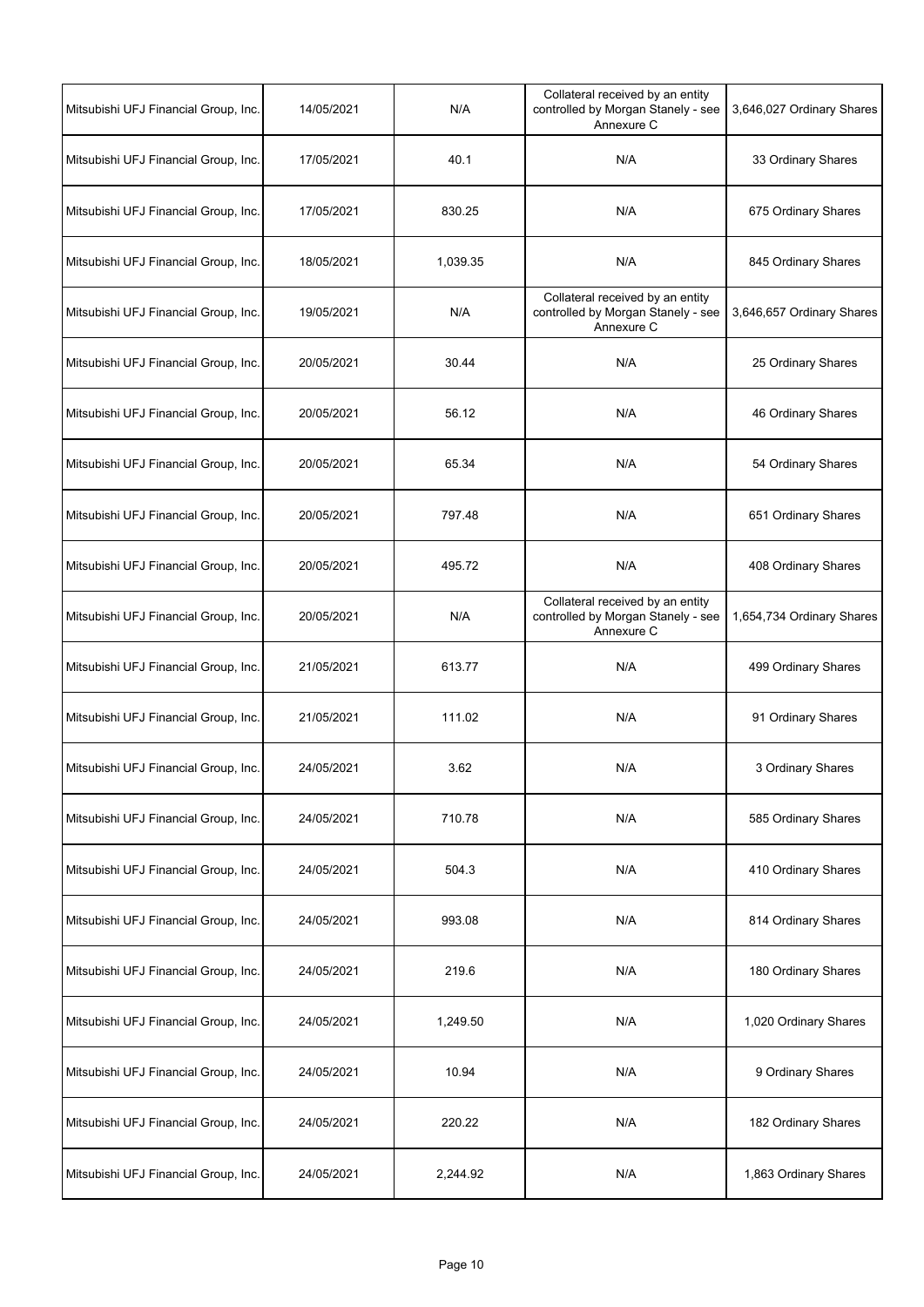| Mitsubishi UFJ Financial Group, Inc. | 24/05/2021 | 1,350.36 | N/A                                                                                  | 1,116 Ordinary Shares      |
|--------------------------------------|------------|----------|--------------------------------------------------------------------------------------|----------------------------|
| Mitsubishi UFJ Financial Group, Inc. | 24/05/2021 | 1.2      | N/A                                                                                  | 1 Ordinary Share           |
| Mitsubishi UFJ Financial Group, Inc. | 24/05/2021 | N/A      | Collateral received by an entity<br>controlled by Morgan Stanely - see<br>Annexure C | 13,988,067 Ordinary Shares |
| Mitsubishi UFJ Financial Group, Inc. | 25/05/2021 | N/A      | Collateral received by an entity<br>controlled by Morgan Stanely - see<br>Annexure C | 6,364,307 Ordinary Shares  |
| Mitsubishi UFJ Financial Group, Inc. | 26/05/2021 | N/A      | Collateral received by an entity<br>controlled by Morgan Stanely - see<br>Annexure C | 3,782,756 Ordinary Shares  |
| Mitsubishi UFJ Financial Group, Inc. | 28/05/2021 | N/A      | Collateral received by an entity<br>controlled by Morgan Stanely - see<br>Annexure C | 4,311,288 Ordinary Shares  |
| Mitsubishi UFJ Financial Group, Inc. | 1/06/2021  | N/A      | Collateral received by an entity<br>controlled by Morgan Stanely - see<br>Annexure C | 4,311,287 Ordinary Shares  |
| Mitsubishi UFJ Financial Group, Inc. | 3/06/2021  | N/A      | Collateral received by an entity<br>controlled by Morgan Stanely - see<br>Annexure C | 3,646,657 Ordinary Shares  |
| Mitsubishi UFJ Financial Group, Inc. | 7/06/2021  | N/A      | Collateral received by an entity<br>controlled by Morgan Stanely - see<br>Annexure C | 17,670,746 Ordinary Shares |
| Mitsubishi UFJ Financial Group, Inc. | 8/06/2021  | 41.3     | N/A                                                                                  | 35 Ordinary Shares         |
| Mitsubishi UFJ Financial Group, Inc. | 9/06/2021  | N/A      | Collateral received by an entity<br>controlled by Morgan Stanely - see<br>Annexure C | 6,393,953 Ordinary Shares  |
| Mitsubishi UFJ Financial Group, Inc. | 16/06/2021 | N/A      | Collateral received by an entity<br>controlled by Morgan Stanely - see<br>Annexure C | 18,123,768 Ordinary Shares |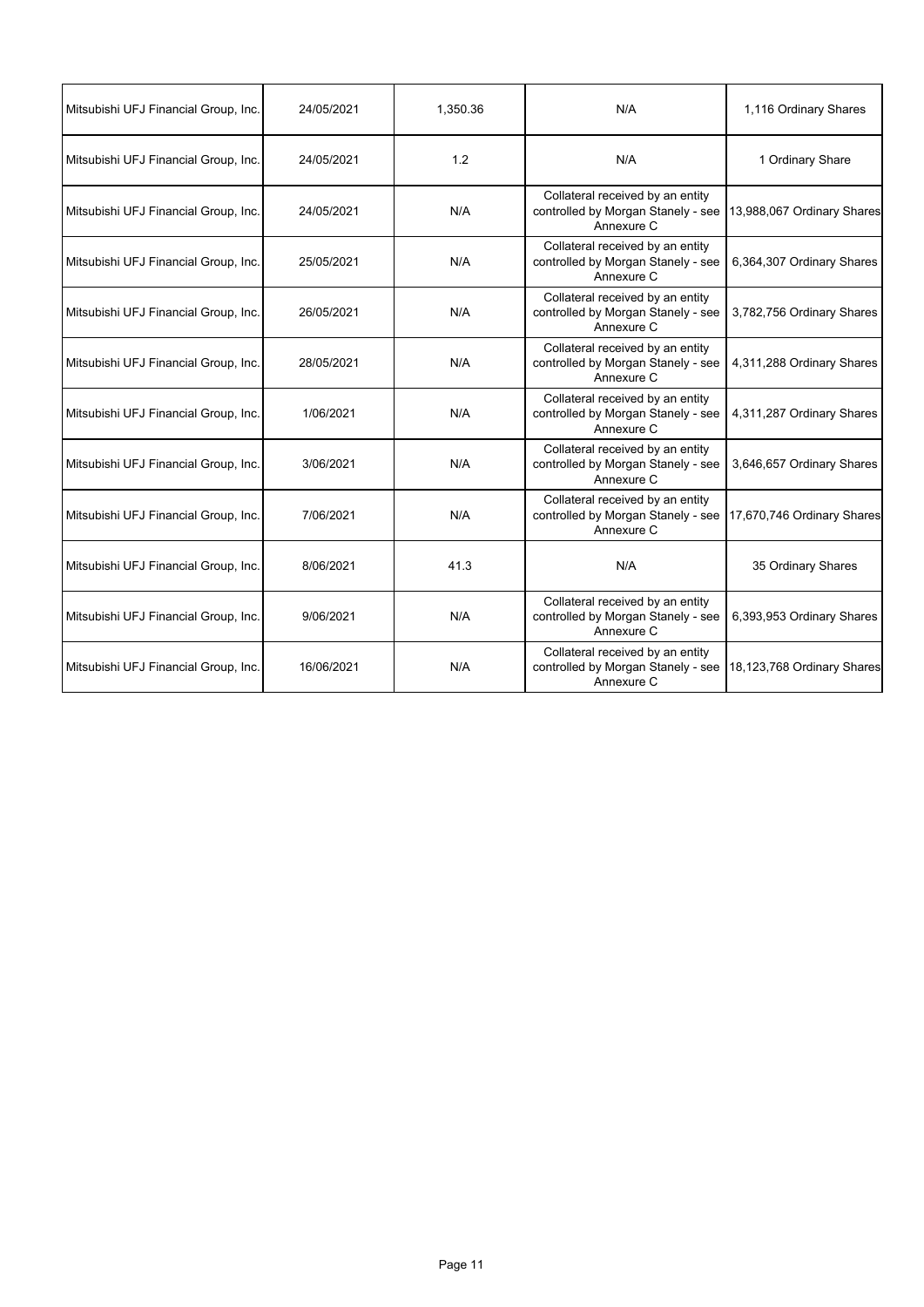#### **Annexure C**

This is annexure C of 2 pages referred to in Form 603, Notice of initial substantial holder dated 21 June 2021

R. Sakuma

Ryuichiro Sakuma

Authorised signatory Dated 21 June 2021

*The below schedules are based on the relevant standard agreements. The entity filing the report will, if requested by the company or responsible entity to whom the prescribed form must be given or ASIC, give a copy of the agreement to the company, responsible entity or ASIC.*

| <b>Schedule</b>                                                                                      |                                                                                                                                                                                                                                                                                                                                                |
|------------------------------------------------------------------------------------------------------|------------------------------------------------------------------------------------------------------------------------------------------------------------------------------------------------------------------------------------------------------------------------------------------------------------------------------------------------|
| <b>Type of Agreement</b>                                                                             | International Prime Brokerage Agreement                                                                                                                                                                                                                                                                                                        |
|                                                                                                      | Morgan Stanley & Co. International plc for itself and as agent and trustee for                                                                                                                                                                                                                                                                 |
| <b>Parties to agreement</b>                                                                          | and on behalf of the other Morgan Stanley Companies and EQUITY TRUSTEES<br>LIMITED AS TRUSTEE FOR L1 CAPITAL LONG SHORT FUND                                                                                                                                                                                                                   |
| <b>Transfer Date</b>                                                                                 | 20210616;                                                                                                                                                                                                                                                                                                                                      |
| <b>Holder of Voting Rights</b>                                                                       | Prime broker has the right to vote securities rehypothecated from the Client.                                                                                                                                                                                                                                                                  |
| Are there any restrictions on voting rights?                                                         | Yes/No                                                                                                                                                                                                                                                                                                                                         |
| If yes, detail Not applicable                                                                        |                                                                                                                                                                                                                                                                                                                                                |
| <b>Scheduled Return Date (if any)</b>                                                                | Open                                                                                                                                                                                                                                                                                                                                           |
| Does the borrower have the right to return early?                                                    | Yes/No                                                                                                                                                                                                                                                                                                                                         |
| If yes, detail Prime broker may return shares which were rehypothecated from the client at any time. |                                                                                                                                                                                                                                                                                                                                                |
| Does the lender have the right to recall early?                                                      | Yes/No                                                                                                                                                                                                                                                                                                                                         |
|                                                                                                      | If yes, detail Prime broker will be required to return to the client shares rehypothecated from the client's account upon a sale of those shares by the client.                                                                                                                                                                                |
| Will the securities be returned on settlement?                                                       | Yes/No                                                                                                                                                                                                                                                                                                                                         |
| due from the other party and only the balance of the account shall be payable.                       | If yes, detail any exceptions Upon an Event of Default, the default market value of all Equivalent Securities to be delivered will be determined and on the basis of the<br>amounts so established, an account shall be taken of what is due from each party to the other. The amounts due from one party shall be set off against the amounts |
|                                                                                                      |                                                                                                                                                                                                                                                                                                                                                |
| <b>Schedule</b>                                                                                      |                                                                                                                                                                                                                                                                                                                                                |
| <b>Type of Agreement</b>                                                                             | International Prime Brokerage Agreement                                                                                                                                                                                                                                                                                                        |
|                                                                                                      | Morgan Stanley & Co. International plc for itself and as agent and trustee for                                                                                                                                                                                                                                                                 |
|                                                                                                      |                                                                                                                                                                                                                                                                                                                                                |

| <b>Parties to agreement</b>                                                                                                                                     | Morgan Stanley & Co. International pic for itself and as agent and trustee for                                                                                           |
|-----------------------------------------------------------------------------------------------------------------------------------------------------------------|--------------------------------------------------------------------------------------------------------------------------------------------------------------------------|
|                                                                                                                                                                 | and on behalf of the other Morgan Stanley Companies and L1 CAPITAL LONG                                                                                                  |
|                                                                                                                                                                 | SHORT (MASTER) FUND                                                                                                                                                      |
| <b>Transfer Date</b>                                                                                                                                            | 20210615;                                                                                                                                                                |
| <b>Holder of Voting Rights</b>                                                                                                                                  | Prime broker has the right to vote securities rehypothecated from the Client.                                                                                            |
| Are there any restrictions on voting rights?                                                                                                                    | Yes/No                                                                                                                                                                   |
| If yes, detail Not applicable                                                                                                                                   |                                                                                                                                                                          |
| Scheduled Return Date (if any)                                                                                                                                  | Open                                                                                                                                                                     |
| Does the borrower have the right to return early?                                                                                                               | Yes/No                                                                                                                                                                   |
| If yes, detail Prime broker may return shares which were rehypothecated from the client at any time.                                                            |                                                                                                                                                                          |
| Does the lender have the right to recall early?                                                                                                                 | Yes/No                                                                                                                                                                   |
| If yes, detail Prime broker will be required to return to the client shares rehypothecated from the client's account upon a sale of those shares by the client. |                                                                                                                                                                          |
| Will the securities be returned on settlement?                                                                                                                  | Yes/No                                                                                                                                                                   |
|                                                                                                                                                                 | If yes, detail any exceptions Upon an Event of Default, the default market value of all Equivalent Securities to be delivered will be determined and on the basis of the |
|                                                                                                                                                                 | amounts so established, an account shall be taken of what is due from each party to the other. The amounts due from one party shall be set off against the amounts       |

due from the other party and only the balance of the account shall be payable.

| Schedule                                                                                                                                                                                                                                                                                                                                       |                                                                                                                                                                    |
|------------------------------------------------------------------------------------------------------------------------------------------------------------------------------------------------------------------------------------------------------------------------------------------------------------------------------------------------|--------------------------------------------------------------------------------------------------------------------------------------------------------------------|
| <b>Type of Agreement</b>                                                                                                                                                                                                                                                                                                                       | International Prime Brokerage Agreement                                                                                                                            |
| <b>Parties to agreement</b>                                                                                                                                                                                                                                                                                                                    | Morgan Stanley & Co. International plc for itself and as agent and trustee for<br>and on behalf of the other Morgan Stanley Companies and CERES CAPITAL PTY<br>LTD |
| <b>Transfer Date</b>                                                                                                                                                                                                                                                                                                                           | 20210616:                                                                                                                                                          |
| <b>Holder of Voting Rights</b>                                                                                                                                                                                                                                                                                                                 | Prime broker has the right to vote securities rehypothecated from the Client.                                                                                      |
| Are there any restrictions on voting rights?                                                                                                                                                                                                                                                                                                   | <del>Yes/</del> No                                                                                                                                                 |
| If yes, detail Not applicable                                                                                                                                                                                                                                                                                                                  |                                                                                                                                                                    |
| Scheduled Return Date (if any)                                                                                                                                                                                                                                                                                                                 | Open                                                                                                                                                               |
| Does the borrower have the right to return early?                                                                                                                                                                                                                                                                                              | Yes/No                                                                                                                                                             |
| If yes, detail Prime broker may return shares which were rehypothecated from the client at any time.                                                                                                                                                                                                                                           |                                                                                                                                                                    |
| Does the lender have the right to recall early?                                                                                                                                                                                                                                                                                                | Yes/No                                                                                                                                                             |
| If yes, detail Prime broker will be required to return to the client shares rehypothecated from the client's account upon a sale of those shares by the client.                                                                                                                                                                                |                                                                                                                                                                    |
| Will the securities be returned on settlement?                                                                                                                                                                                                                                                                                                 | Yes/No                                                                                                                                                             |
| If yes, detail any exceptions Upon an Event of Default, the default market value of all Equivalent Securities to be delivered will be determined and on the basis of the<br>amounts so established, an account shall be taken of what is due from each party to the other. The amounts due from one party shall be set off against the amounts |                                                                                                                                                                    |